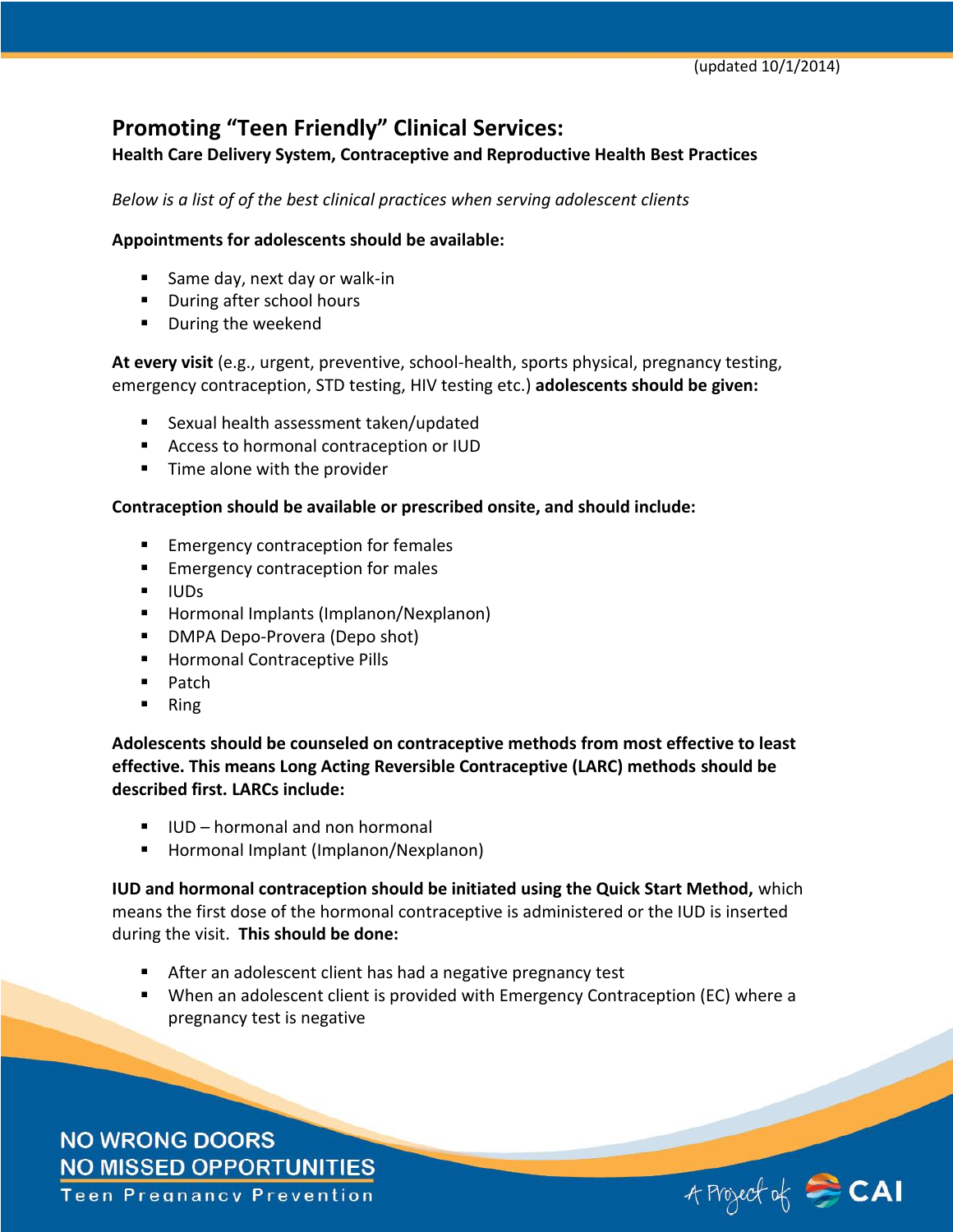#### **Emergency Contraception should be offered for the following use:**

- For adolescent females following unprotected intercourse within the previous 5 days
	- o Dispensed on-site
	- o Dispensed with Rx
- For female adolescents for future use (advance provision)
- For male adolescents for future use (advance provision)

## **Hormonal contraception should be prescribed to adolescent females without requiring exams or testing. This means:**

- No required Pap Smear
- No required Pelvic Exam
- No required Breast Exam
- No required STD testing

# **Cervical Cancer Screening takes place in accordance with current guidelines, meaning they should only occur:**

- Beginning at age 21
- **If the need for one is specifically indicated**

# **STD and HIV Testing and Treatment should be available for all adolescents as indicated, including**

- **Chlamydia** 
	- o Screening provided to all adolescent females at least annually
	- o Screening available for females using urine or vaginal swab
	- o Screening available for males using urine specimen
	- $\circ$  Expedited patient delivered partner therapy (EPT) is available for treatment, meaning that patients can be prescribed treatment for their partners at the same visit without their partner having to come in for testing
- Gonorrhea
	- o Screening is available for both adolescent females and males
- $H<sub>H</sub>$ 
	- o Rapid testing is available for adolescent females and males per CDC recommendations

#### **Linkages and Referrals should be provided to other support services, including:**

- Mental Health
- **Education**
- **Employment**
- **Social Services**

**NO WRONG DOORS NO MISSED OPPORTUNITIES Teen Pregnancy Prevention**